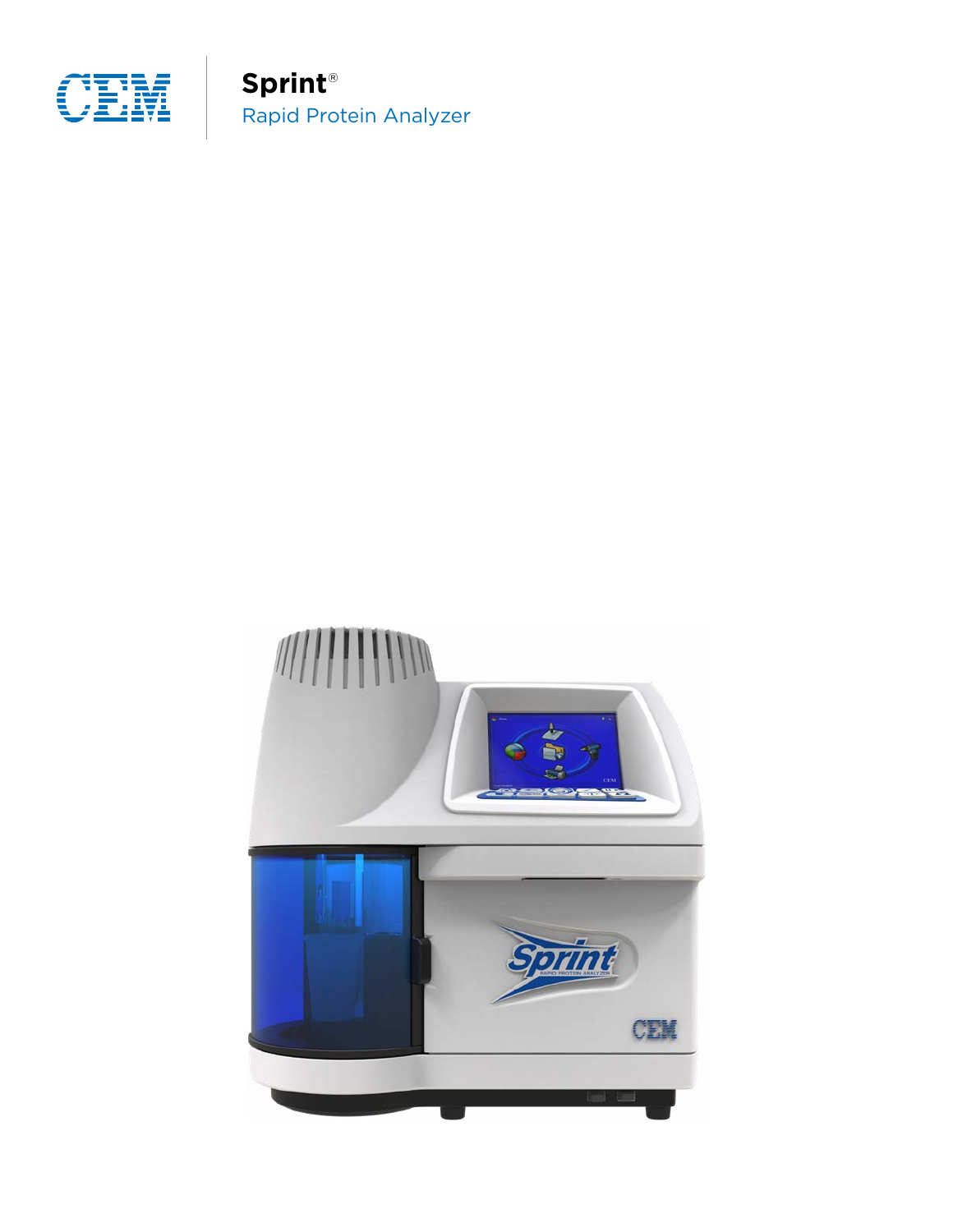

## Revolutionary Protein Analysis

The Sprint® is an advancement for protein analysis based on a rapid green chemistry process allowing for direct protein detection in less than 5 minutes. It replaces the conventional Kjeldahl method for analysis of dairy and meat products. This patent-pending system, which uses iTAG® protein-tagging technology, identifies and measures only protein, not nitrogen, so you can be certain your results are accurate.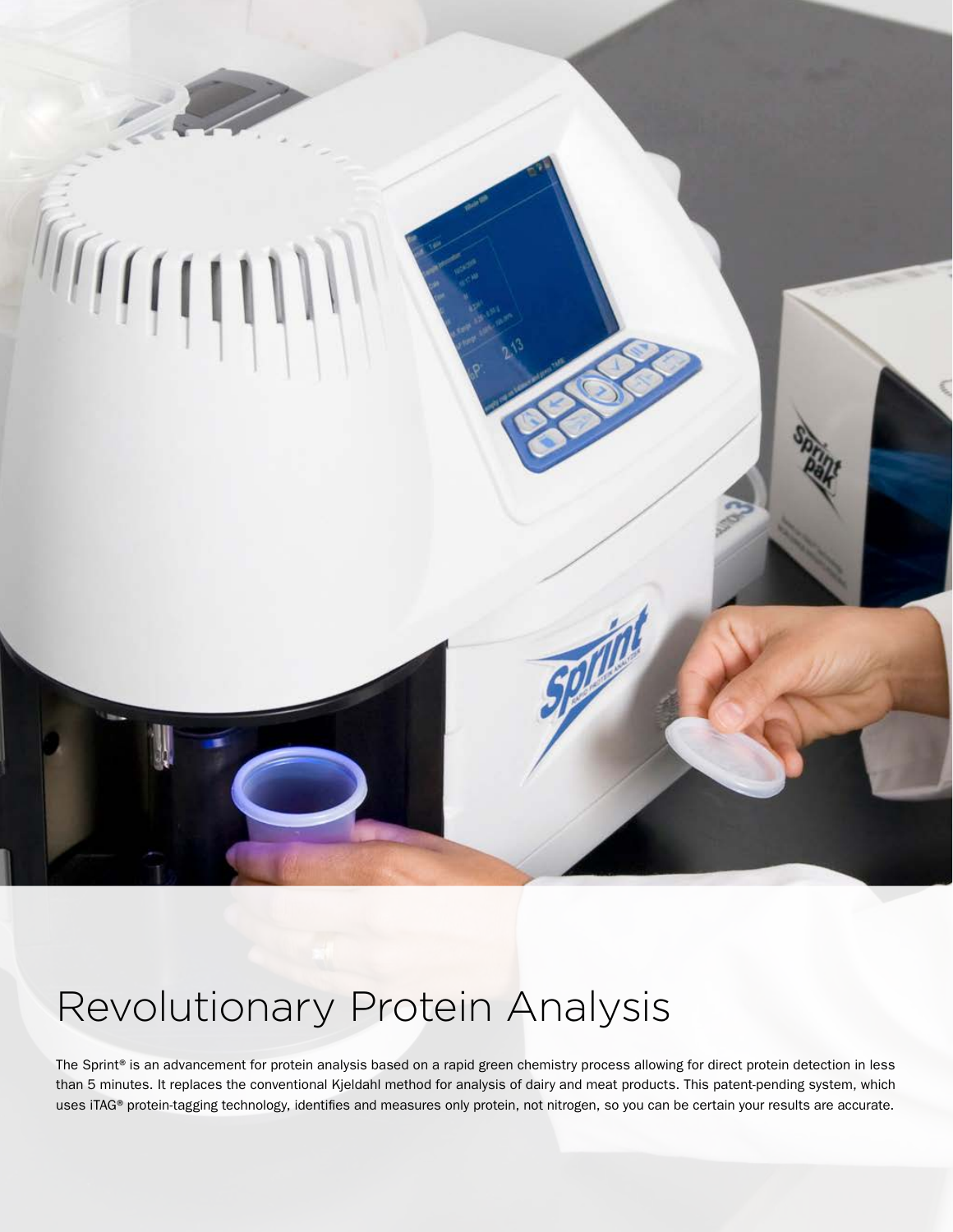## Measure Protein, Not Nitrogen

Protein tagging is a proven technique in bioscience applications. CEM brings this valuable tool to the food industry. Sprint utilizes CEM's proprietary iTag technology, which attaches to the protein itself for an accurate, direct measurement. With Sprint, you can be certain your results are not affected by naturally occurring nitrogen or adulterants, because only the protein is tagged and measured, not the nitrogen.

Sprint's iTag technology only tags the amino acids commonly found in proteins: histidine, lysine and arginine. Total nitrogen techniques based on Kjeldahl and Dumas measure all sources of nitrogen, which contributes to protein measurement errors.

- Direct method for protein conversion
- Remarkably easy to use
- No hazardous chemicals
- Convenient, disposable sample cups and filters
- Safer and less expensive than Kjeldahl
- More repeatable than Kjeldahl and combustion techniques
- Fast analysis of all types of food
- Automates AOAC official methods 967.12, 930.33, 930.29, and 2011.04
- Downloadable iMethods®
- Uses green technology

## Easy-To-Use











Choose your method. Weigh your sample into the disposable cup.

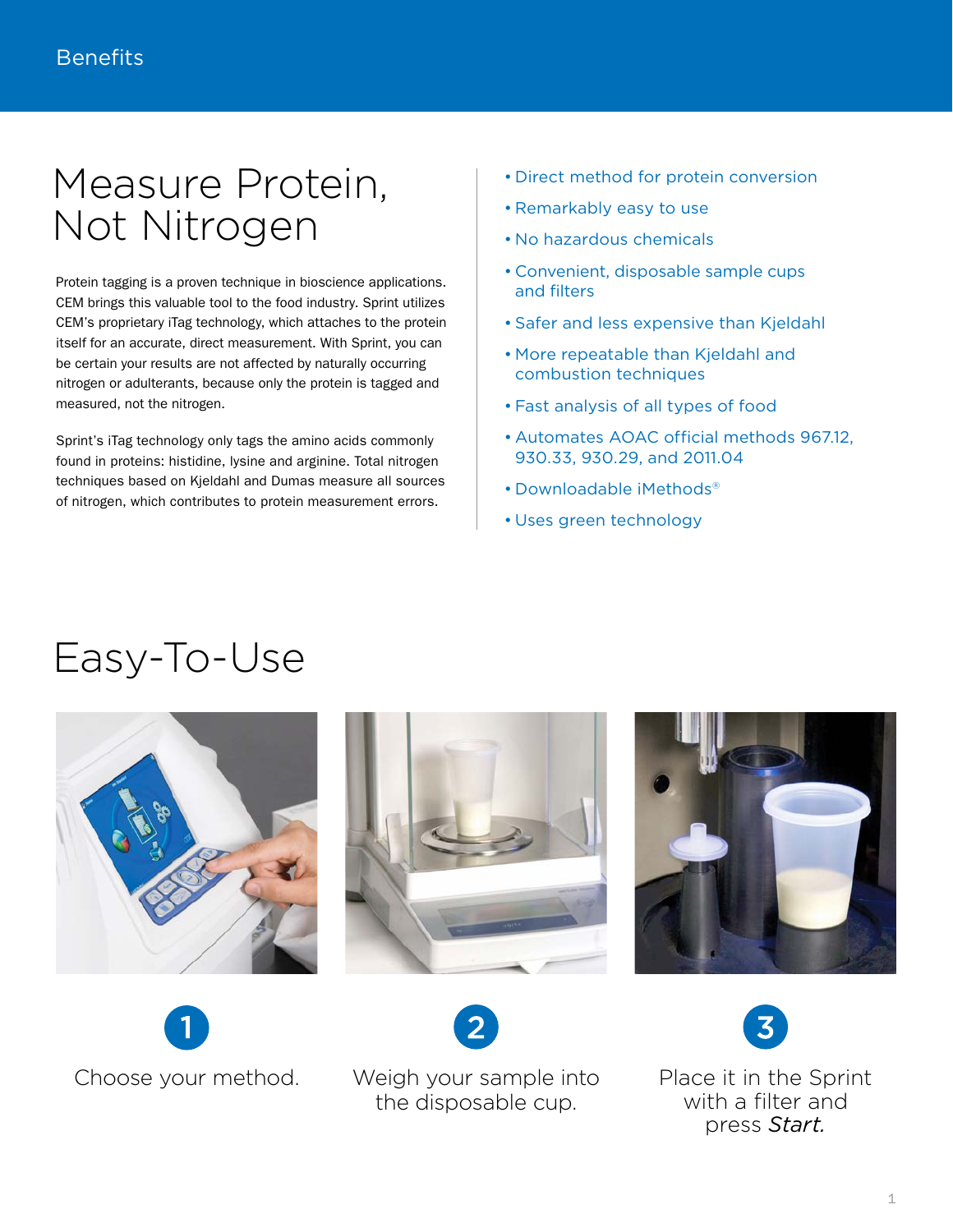## iMethods for Easy Set-Up

Sprint comes pre-programmed with a broad selection of methods ready for use in your laboratory. With its truly innovative software, loading a method and analyzing samples on your Sprint is no more complicated than finding a number and calling a friend on your cell phone. Sprint stores hundreds of methods and tens of thousands of sample results.

### Downloadable Methods

Many Sprint methods are available on our website. Visit us at www.cem.com to download a method to your Sprint. If your method is not listed, simply call us! Our applications chemists have experience with a variety of sample types.

### GREEN TECHNOLOGY No Hazardous Waste for Disposal

The sample and Sprint's non-toxic iTag solutions are environmentally friendly. Sprint generates no hazardous waste at all. So, not only do you enjoy better results, you help make your workplace safer for your team and the environment.

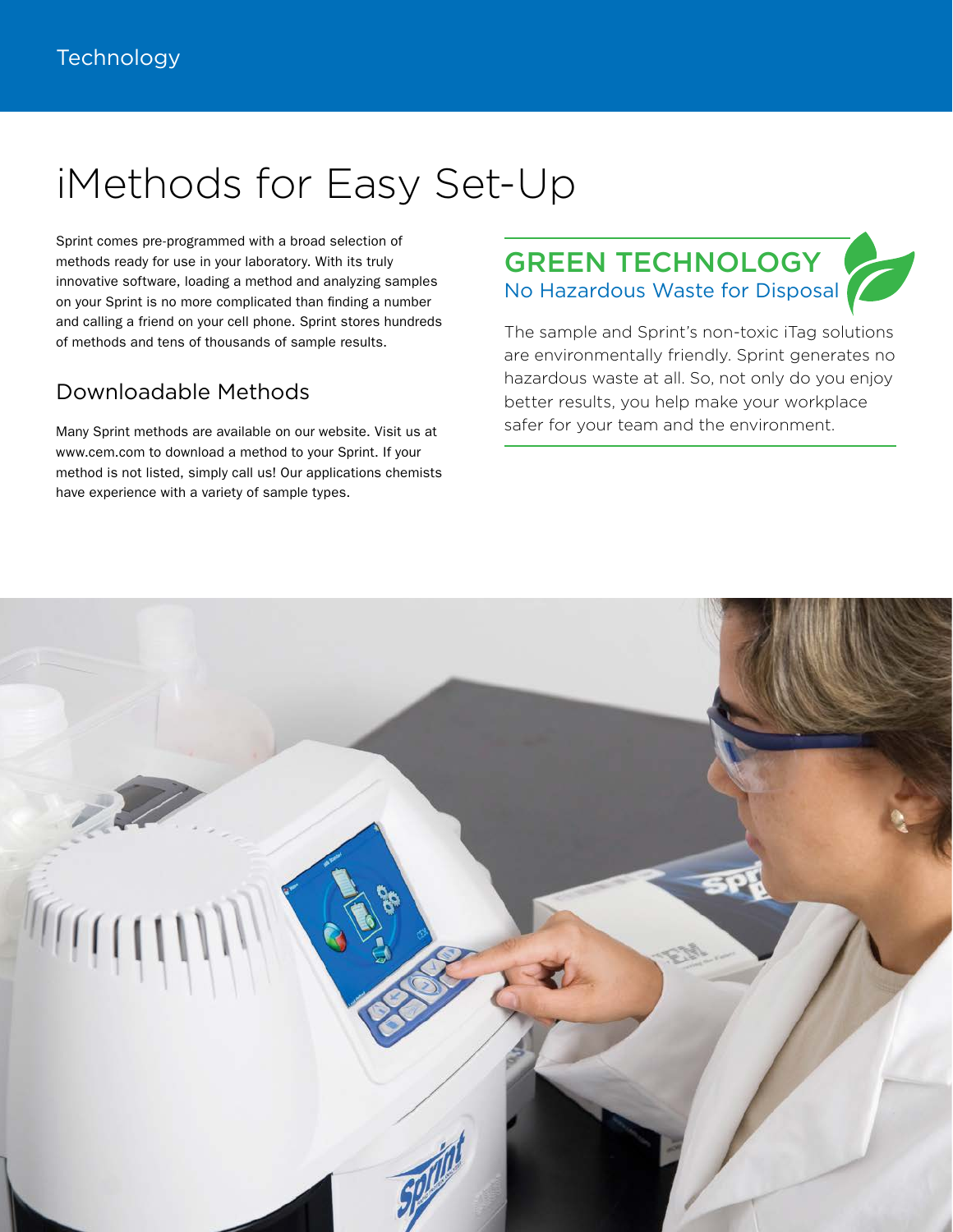## Applications



# Pre-programmed Methods Available

| <b>Beef</b>       | Turkey                          | Milk (whole milk powder)   | Sour Cream                |
|-------------------|---------------------------------|----------------------------|---------------------------|
| <b>Beef Liver</b> | Chili                           | <b>Condensed Skim Milk</b> | Yogurt                    |
| Chicken           | Tofu                            | <b>Heavy Cream</b>         | Whey (acid, rennet)       |
| Chicken Liver     | <b>Hummus</b>                   | Infant Formula             | <b>Wheat Flour</b>        |
| Ham               | Soybeans                        | Cheese (natural)           | <b>Nutritional Drinks</b> |
| <b>Hot Dogs</b>   | Eggs (whole, yolk, whites)      | <b>Cottage Cheese</b>      | Soy Beverages             |
| Pork              | Milk (fluid product, chocolate) | <b>Cream Cheese</b>        | Wet Pet Food              |
| Sausage           | Milk (non-fat powder)           | Ice Cream                  | <b>Plus Others</b>        |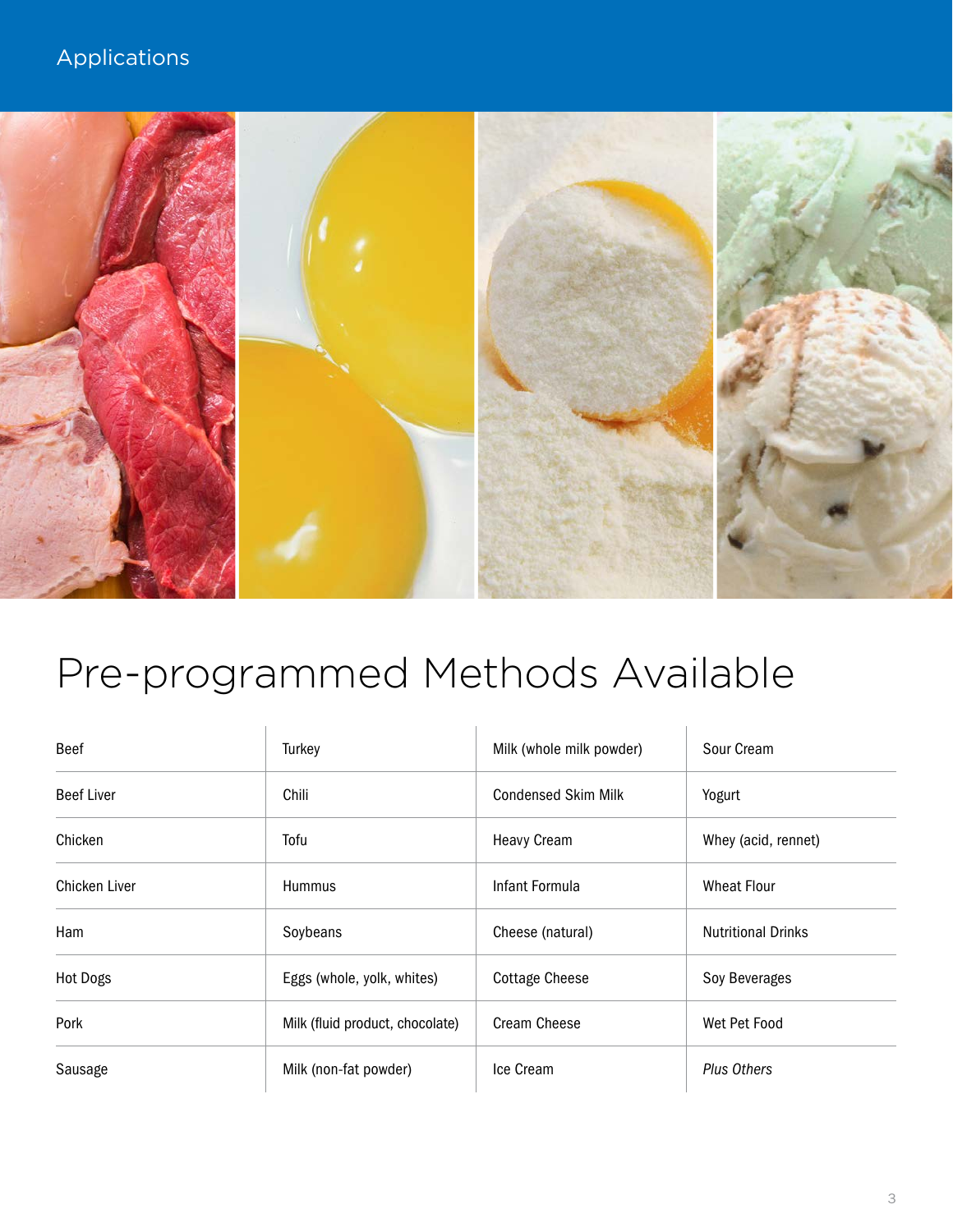## How Sprint Works

All proteins contain amino acids. The basic amino acids that are found in foods are Arginine, Histidine and Lysine.



CEM's proprietary iTag solution binds to these three amino acids using an acid group. The aromatic portion of the molecule absorbs light and is easily detected with a colorimeter.



A pre-determined amount of iTag solution is added to a sample and homogenized to release the proteins. The iTag molecules bind to the proteins and are removed from solution. The remaining iTag is drawn up through a disposable filter into the built-in colorimeter. The amount of iTag bound to the protein is determined and the results displayed. The entire process takes only 2 to 3 minutes for most samples and yields results that are more accurate than Kjeldahl or combustion techniques.



## True Protein at the Touch of a Button

- Incentive to adulterate ingredients is removed
- Security of food supply is improved
- A wide variety of samples can be tested easily
- Raw material pricing is more accurate
- Improved Process control with rapid 4-minute testing
- Least cost formulations are more easily achieved

Melamine is not an obstacle for Sprint, as the system simply ignores all sources of non-protein nitrogen (NPN). As seen in the chart below, Sprint displays the true protein results for samples containing melamine. With Sprint, you can be confident that you are measuring protein and nothing else.

|                                      | KJELDAHL | <b>Sprint</b> |
|--------------------------------------|----------|---------------|
| <b>Fluid Milk</b>                    | 3.3      | 3.3           |
| Fluid Milk with 0.1% added Melamine  | 3.7      | 3.3           |
| Fluid Milk with 0.5 % added Melamine | 5.1      | 3.3           |
| Fluid Milk with 1.0 % added Melamine | 86       | 3.4           |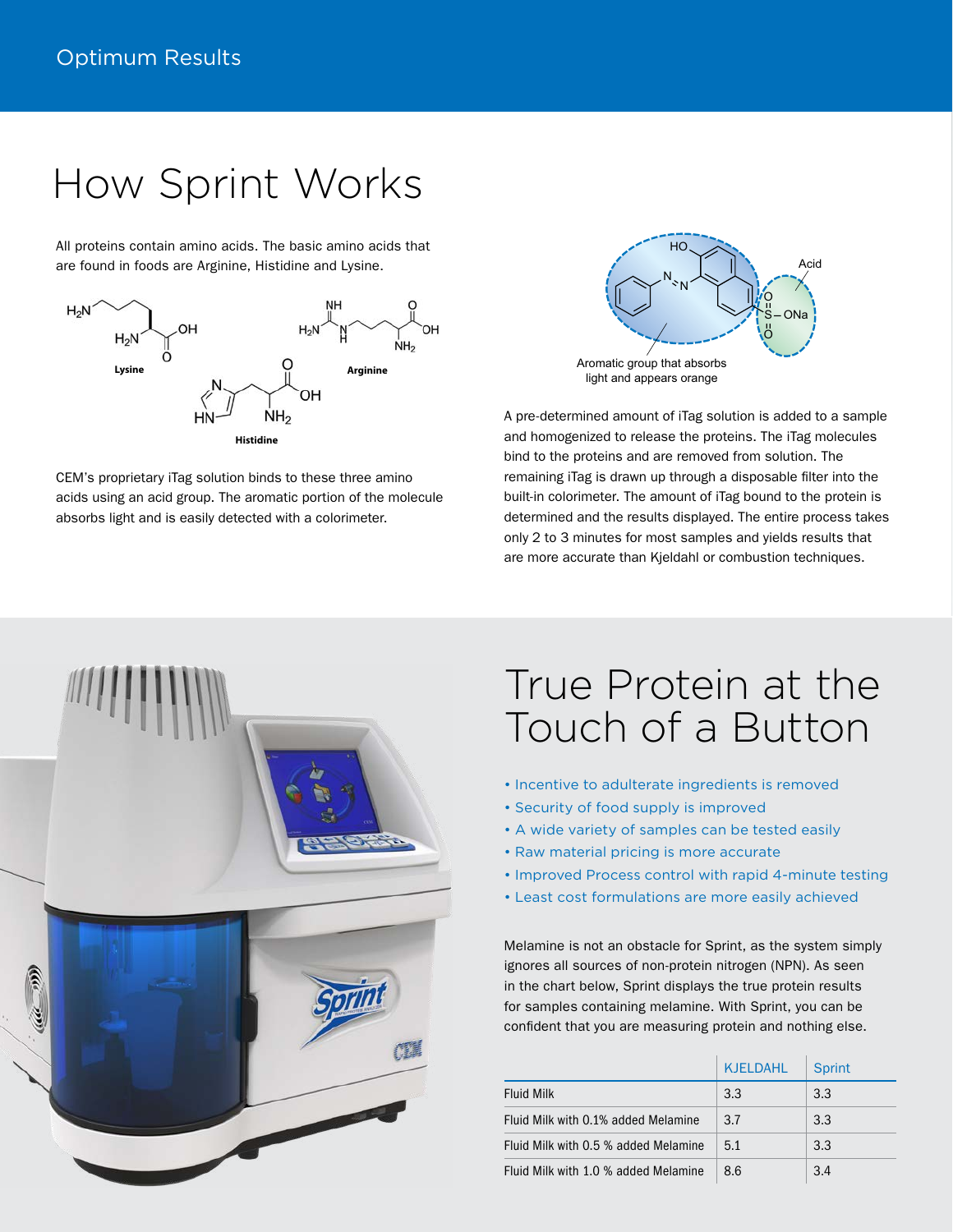

### Simple and Convenient

## Sprintpak®

Sprint uses disposable sample cups and filters which are packaged conveniently with iTag solutions. Each Sprint Pak contains:

- 50 diposable cups with lids
- 50 disposable filters
- iTag solutions for 50 tests

### Quick and Easy



Sprint self-cleans its internal components. At the conclusion of every analysis, all non-toxic sample waste as well as the disposable filter and cup are removed and discarded.